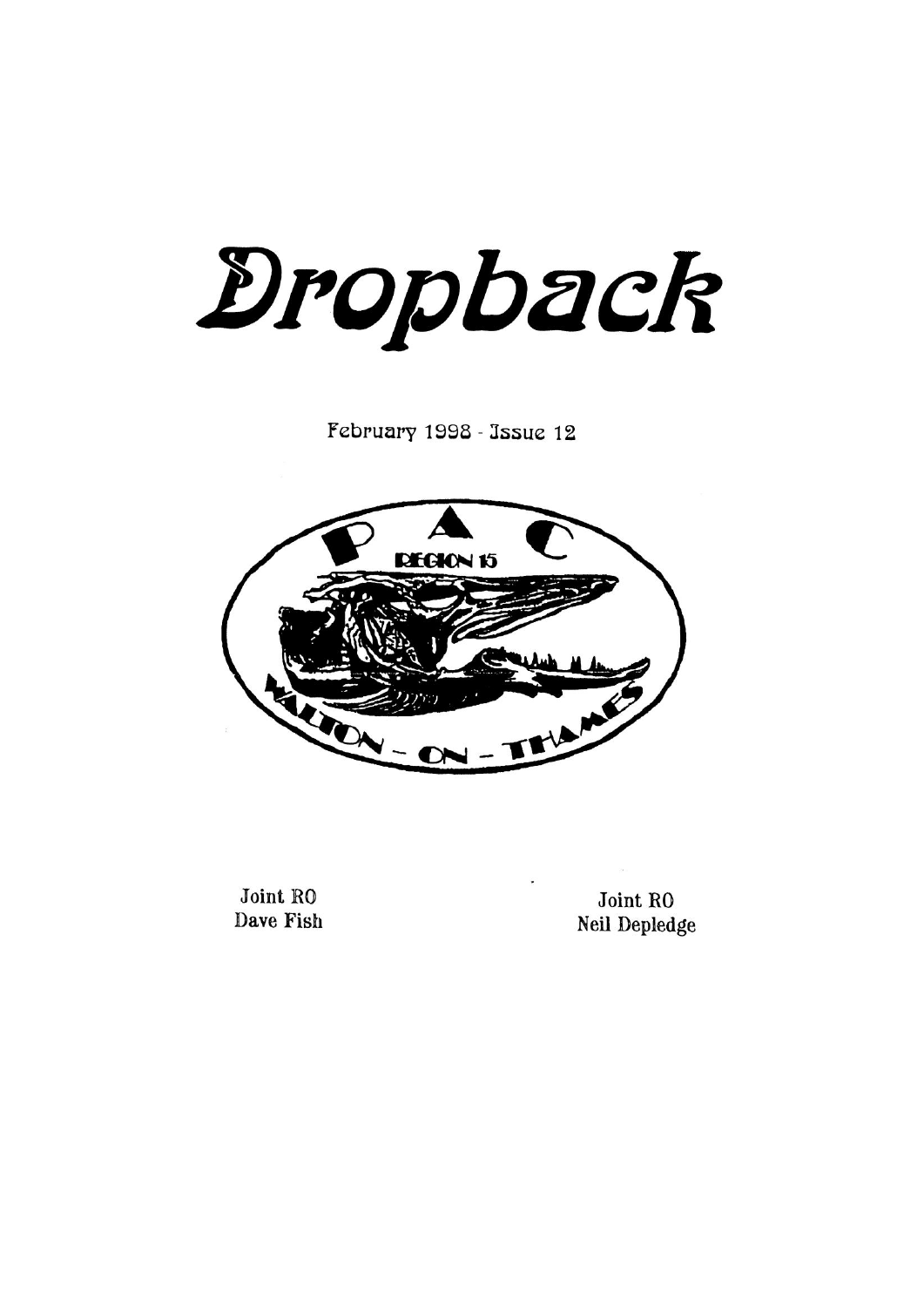## **RO's angle**

I am writing this in the second week of the New Year. I look outside and again it is raining. Although it is still very mild for the time of year, and has been all winter so far, except for a very short period. The wind is also quite strong today and is putting a fair old chop on the lake at the back of my house.

Over the past couple of months I have spoken to many pike anglers and it seems that all are struggling this year, everybody is blaming the weather. I am sure that this winter in particular, the food fish are scattered far and wide, not shoaled up in the deeper areas and consequently the pike are also scattered far and wide. In addition the pike are under more pressure due to the weather, the very cold weather normally keeps the "noddies" at home. (So perhaps it's a good job that no one is catching).

I had been hoping to put in a bit more time on my piking this winter, but so far that is not to be. The Thames is up high and pushing through, and each day we seem to have more rain and by the time it fines down the pike will probably be thinking about spawning and not interested in feeding until they have finished.

In mid December we ran a junior teach-in at Brooklands Lake. It was poorly attended, but those who did turn up enjoyed themselves, even though only one pike was caught right at the last knockings and a very sad looking fish it was too.

The wheels are in motion to organise speakers etc. for the coming meetings. Unfortunately we may have a problem in this direction, as Marconi/Plessey are shutting down and moving away. This has put the future of the club in the balance and at present we may have to look for a new venue after March. If you have any sensible suggestions for a new venue, please let me know.

Dave Fish

\* \* \* \* \* \* \* \* \* \* \* \* \* \* \* \* \* \* \* \* \* \* \* \* \* \* \* \* \* \* \* \*

# **Oregon Catch Return**

#### By Andy Longfellow

*Andy is a friend and fellow piker who used to fish with the Region. This article first appeared on the Internet pages of UKFW. Our thanks to Andy and UKFW for allowing us to reproduce it here.*

I've recently returned from a week in Oregon and thought you might be interested in my catch return for two days Sturgeon fishing.

Previous close season international forays have taken me to Holland France and the US, all of which I've thoroughly enjoyed but nothing could have prepared me for my first encounter with Acipenser Transmontanus (White Sturgeon). This was a trip I could not expect to undertake safely without the help of an expert, professional guide. I was given the name of Mike Lombard of Sandy, Oregon and, following a brief phone call decided to bite the financial bullet and secure his services for two days - as things turned out, I couldn't physically handle any more anyway.......

Day 1 – Chilly, overcast with light drizzle - pick up from the hotel was 0500 and we eventually left the dock at about 6:00 am. I was fishing with another hopeful called Matt and I suppose it was an hour after arriving at the "spot" that "my" rod (an ugly stik) nodded in the direction of a sturgeon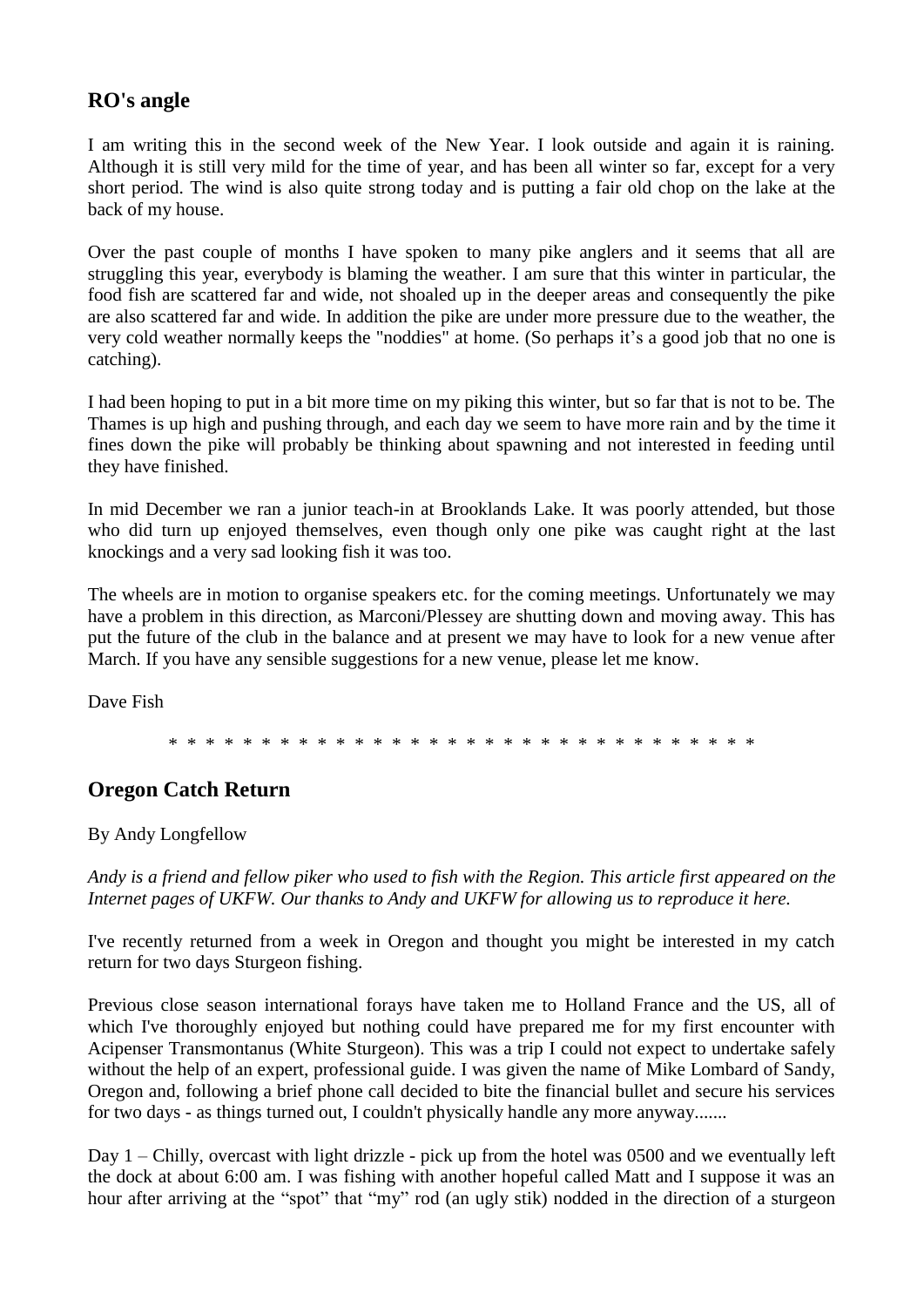that had picked up the 4lb shad deadbait. Incidentally the lead weight was 2lbs to hold the juicy morsel on the bottom of the river which was in spate and heavily coloured. At this stage I was quite naive and took some delight at the prospect of a take. Mike picked up the rod from the grip, wound down to confirm a big fish's presence, handed me the apparatus and said "have a nice day" with a maniacal chuckle - what could he mean?

I have been thinking for a few days now how to describe the ensuing battle to you all. You've all heard the clichés – "went like a train" – "unstoppable" - etc. but they sure as hell apply in this case. The bait caster reel was loaded with l00lb braided (soon to be released) Power Pro and a 130lb hooklink terminal rig with a drag adjusted to a monster setting within minutes my arms were like jelly and I realised that any advantage I gained over the beastie was as a result of Mike's expert boatmanship. It's one thing to hold a rod and pump and another to crank in line - in my defence I am more used to winding with my right hand and this set up was, erm, arse about face if you get my drift.

Anyway to cut a long story short we eventually brought the sturgeon to the side of the boat - law prohibits beaching or landing - and with an expert twist of the pliers the barbless 9/0 steelhead hook was removed and I took Mike's estimated 265lbs as gospel. Previous PBs seem a little inadequate in this fishery! We had agreed to alternate takes and the next came to Matt and although a little smaller than mine at 250lbs fought more strongly. The next take was mine but unfortunately the Power Pro had got bedded in on the spool and the resulting crack off threw me backwards onto the bait-well housing and painfully bruised my kidneys! This did not in any way help me land my next two at 330lb and 500lbs respectively. After the 500 pounder I was seriously f\* \* ked and decided to call it a day. I have never been so exhausted in my life – my arms were completely useless and my kidney hurt like hell and promised more pain in the ensuing days take would be mine....gulp!! I am not ashamed to say that there were occasions over the two days that when we got tired we would hand the rod over to someone else and recover - especially if the takes came close together. The bottom line for day two was two fish (after which I cried ENUFFFFF!) @ 300 and 350lbs respectively. I was now a confirmed basket case - no change there I hear you chant - and we then spent the rest of the day catching shad. What a pleasure it was to see the rod tip dip indicating a bite and not fearing for my life. Seriously though, I managed to get a considerably bruised groin and kidney and a severe backache. BUT I WOULDN'T HAVE MISSED IT FOR ANYTHING.

Six takes in 2 mornings for five giants - 265, 330, 500, 300, & 350 giving a total of 1745lbs. (How's my maths?) When a fish was "on", it was "all hands to the pump." What with slipping of anchors, engine control and videoing it was perhaps inevitable that the photographs were disappointing but the video footage is not half bad even if I do say so myself.

The venue was the Columbia River on the border of Washington and Oregon States and was a beautiful setting with ospreys and bald eagles flying over mountains and volcanoes.

\* \* \* \* \* \* \* \* \* \* \* \* \* \* \* \* \* \* \* \* \* \* \* \* \* \* \* \* \* \*

## **A Tale of Two Ambitions**

I have fished regularly since I was a boy and can still remember clearly my first fish, a gudgeon, taken from the Thames at Laleham. I must have been about 7 years old at the time and the capture of that little fish meant that I too was hooked.

It is only relatively recently, perhaps the last five seasons that I have concentrated my efforts towards the capture of Esox Lucius. This transition was the result of two factors. Firstly, I met Chris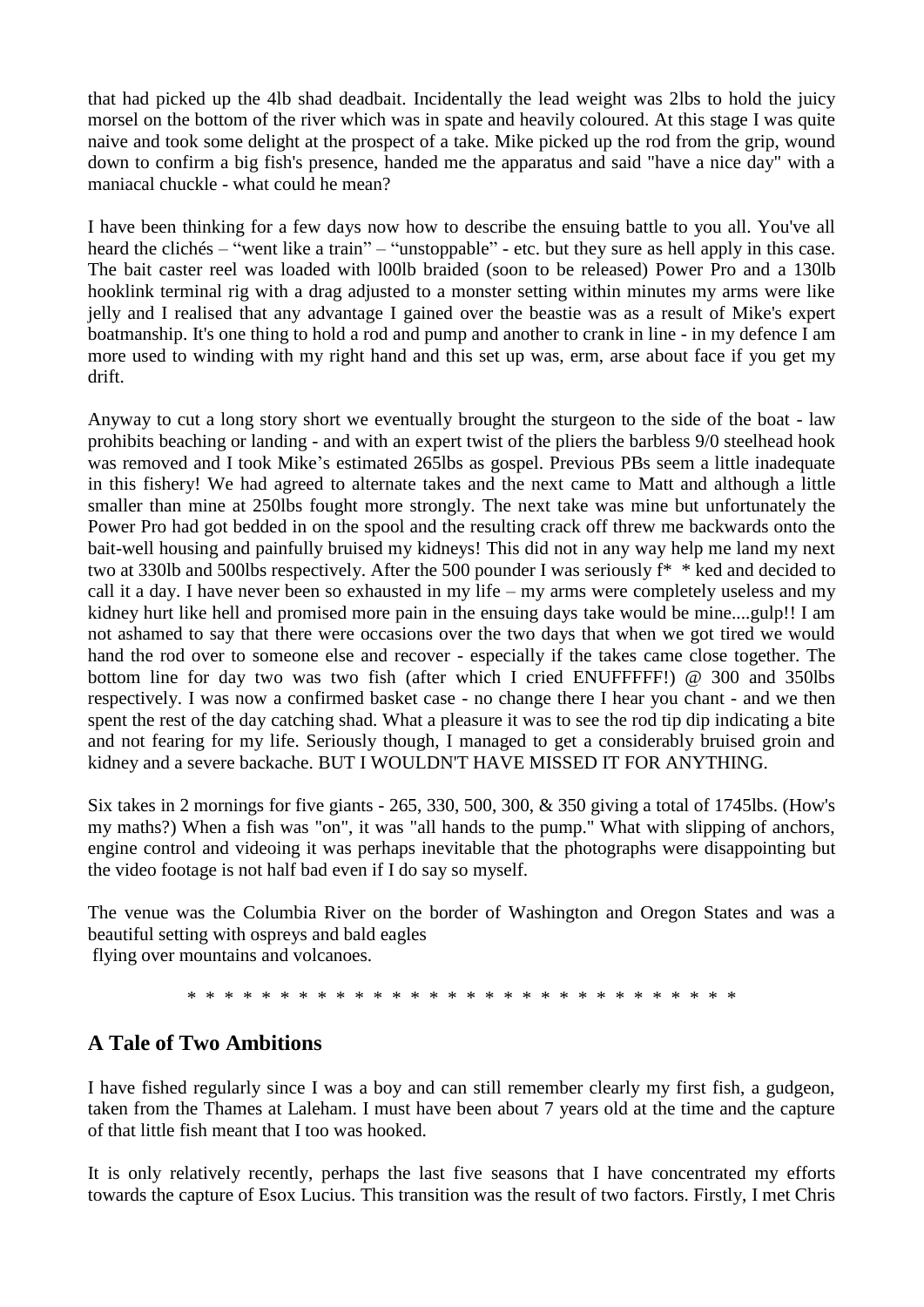Sims, a fellow member of Gerrards Cross and Uxbridge Angling Club, a keen pike angler and, secondly, he introduced me to the Walton-on-Thames branch of the PAC, where I got to know a good bunch of guys with the same liking and respect for pike.

Since taking up piking seriously I have had two main ambitions, first to win the annual Gerrards Cross pike match and second to catch a fish weighing in excess of 20lbs. I have witnessed the capture of 6 20lb+ specimens, two at Llandegffedd to a husband and wife in the same boat, two taken by fishing buddy Chris Sims and two landed by Neil Depledge, but I have never experienced a fish of this size on my own tackle.

The Gerrards Cross match is fished over two legs, the first at the Broadwater and the second at Denham Lake. I have fished the match each year since I joined the club and have witnessed both Chris and Anthony Goucher winning the trophy.

This year we had a new contender for the trophy in the shape of Neil Depledge and having fished with Neil on several occasions I knew that he had the knack of finding a decent fish, especially early in the session. It came as no surprise, therefore, that within twenty minutes of the match starting on the Broadwater, Chris reported to me that Neil had banked a fish of 11lb 6oz. Anyone who is familiar with the water will know that whilst the water holds some very big fish, they are not easy to catch and blanks are common. I was pleasantly surprised, therefore, that towards the end of the morning I had a good run which, after a spirited fight, resulted in a fish of 14lb l0oz These were the only fish caught in the match, although I did manage to land a smaller fish late in the day after the match had finished.

The second leg at Denham Lake was fished a fortnight later. There was still everything to play for as far as the water can produce numbers of fish. Although on average they are smaller in size, I was conscious that Neil needed only 3lb 5oz to take the lead. Towards lunchtime I missed a run and shortly afterwards became aware that Neil was playing a fish he had hooked on a spinnerbait. At that point I remember thinking "Oh well, there's always next year!" The fish, thankfully, only weighed 2lb 7oz; I still had 14oz to play with. We moved round to where the other participants were fishing and learned that three of them had caught a fish each the largest weighing just 6lb 12oz, and a further two fish lost. The last fifteen minutes of the match seemed more like an hour. I must have looked at my watch at least a dozen times waiting for the minutes to tick by anticipating the sound of someone's Optonic at any moment. At the end we all shook hands and one of my ambitions had at last been realised.

Following the pike match I have only managed one fish of about l0lb from the Broadwater, experiencing seven blanks in a row. I decided to try a different venue in Surrey and succeeded in banking a nice fish of 14lb 7oz. After this success I decided to have another session on the Surrey lake on the second Thursday in November. It is shallow lake with a depth of only about 3ft and as we had been having frost all week I was concerned that the cold nights might have put the fish off feeding in such shallow water. By 3-30pm I had not had a run and it was looking as though my fears had been justified. I was thinking of packing up when the line was pulled from the clip on my left hand rod and started to peel from the reel. I picked up the rod and wound down to what felt like a good fish.

The fish made a series of strong runs and it felt like it might be a good double. Another angler who had been fishing the river, having heard my Optonic, came to see what was happening and offered to net the fish for me. Unfortunately, he was wearing a pair of snow white Nike trainers which were obviously brand new and he appeared very reluctant to get them either wet or muddy. As a result he had difficulty netting the fish and twice it powered away because he failed to get the whole of the fish into the net. At the third attempt he succeeded and it was only then that I realised how big a fish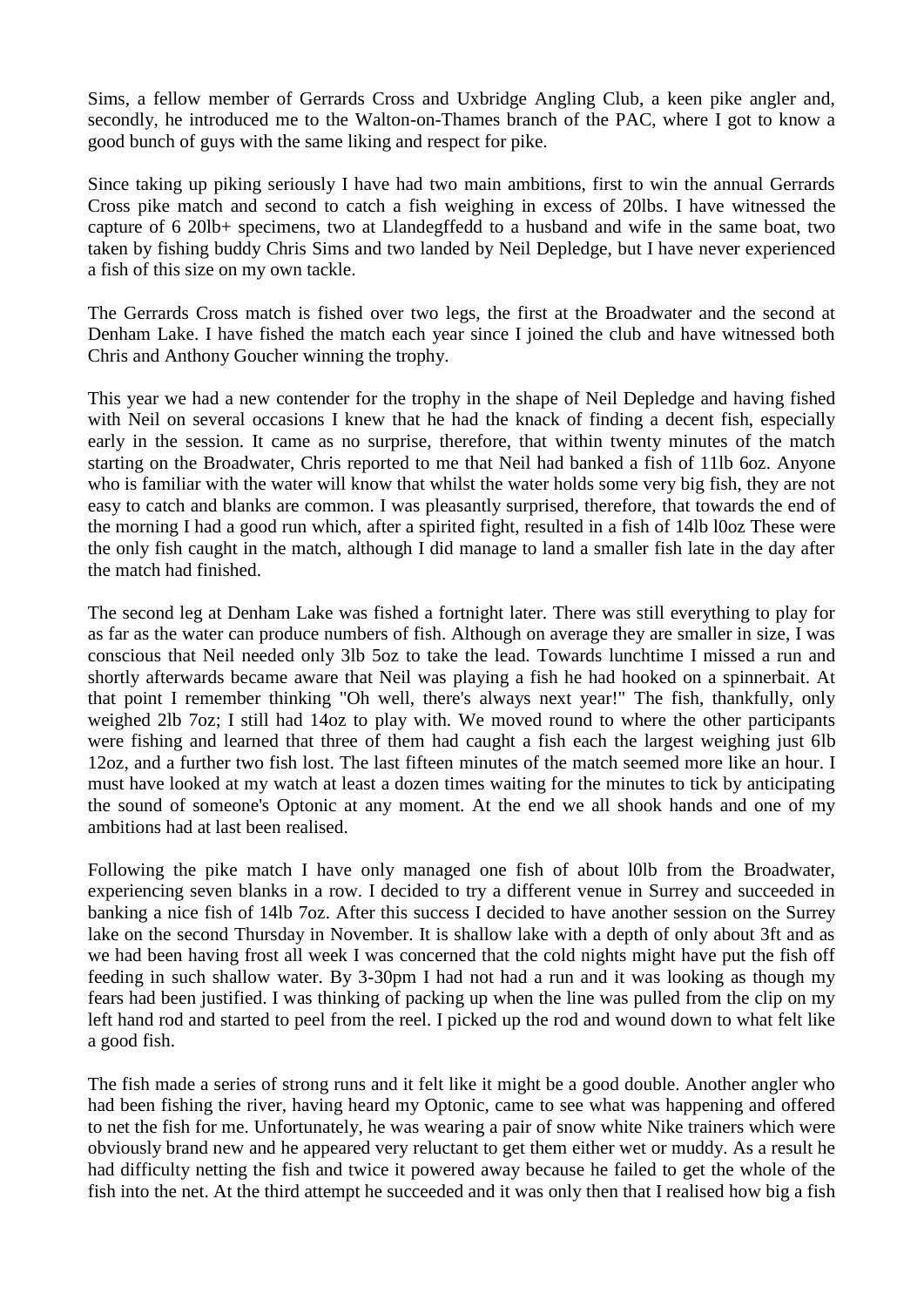it was. Looking down at her I realised that she was bigger than any fish I had previously landed and I dared to hope that she might reach the magic figure. The hooks were quickly removed and she was gently installed in the weigh sling. The pointer on my Avons settled at 23lb 12oz. I hastily gave the chap my camera and asked him to take a few photographs to record the capture. This done I

carefully returned the fish to the water where I held the fish until she recovered her strength and swam strongly away.

Ambition number two realised.

When I had the film developed I found that the first picture was very dark as my "friend" had put his finger over the flash. The second frame was of the sky and the third was of the ground. The fourth frame showed the man himself with a very startled look on his face. These 3 were all the result of him pressing the selftimer button rather than the shutter release. The next two however, were reasonable photographs of the fish although here he managed to cut off the top of my head.

My ambition now is to just enjoy the rest of the season and hopefully catch a few nice fish.



Ron Parker

# **Messin' about on the River '2'**

In the February edition of "DropBack" I wrote a short piece about the small dingy that Paul Smith and I had recently purchased and the fun we were having with the Pike on the Thames.

Since then we have moved on a bit and we have sold the little dingy to Neil who's not used it as yet. We are now the proud owners of a slightly larger boat which has to be transported on a trailer, but is light enough tor two of you to pick up and launch from almost anywhere.

This boat has been owned previously by three other members of the region, the first was Male Jones, then Robbie Woodford and then Jett Kennett from whom we purchased it.

The boat came with oars and a cover, as well as the trailer, and is of fibreglass construction. It is single skinned, with buoyancy tanks at the front and the rear. Although the front tank has had a hatch inserted into the top of it and does not now serve as such.

The dingy is a smooth hulled displacement hull and there's a removable wooden bottom inside the boat. This is quite handy, as even when there is water in the bottom of the boat your gear stays dry, the only pain is it you drop something down the side as you can only lift out the wooded floor when the boat is completely empty.

We first used the boat exactly as we had bought it, without any modifications; there were a few bits and pieces already fitted. There were several cleats along both sides of the boat and at the front was a self locking cleat (these make it so easy to anchor up, no fiddling about tying off the rope). There was also a power cable running from inside the front locker to the rear of the boat where there were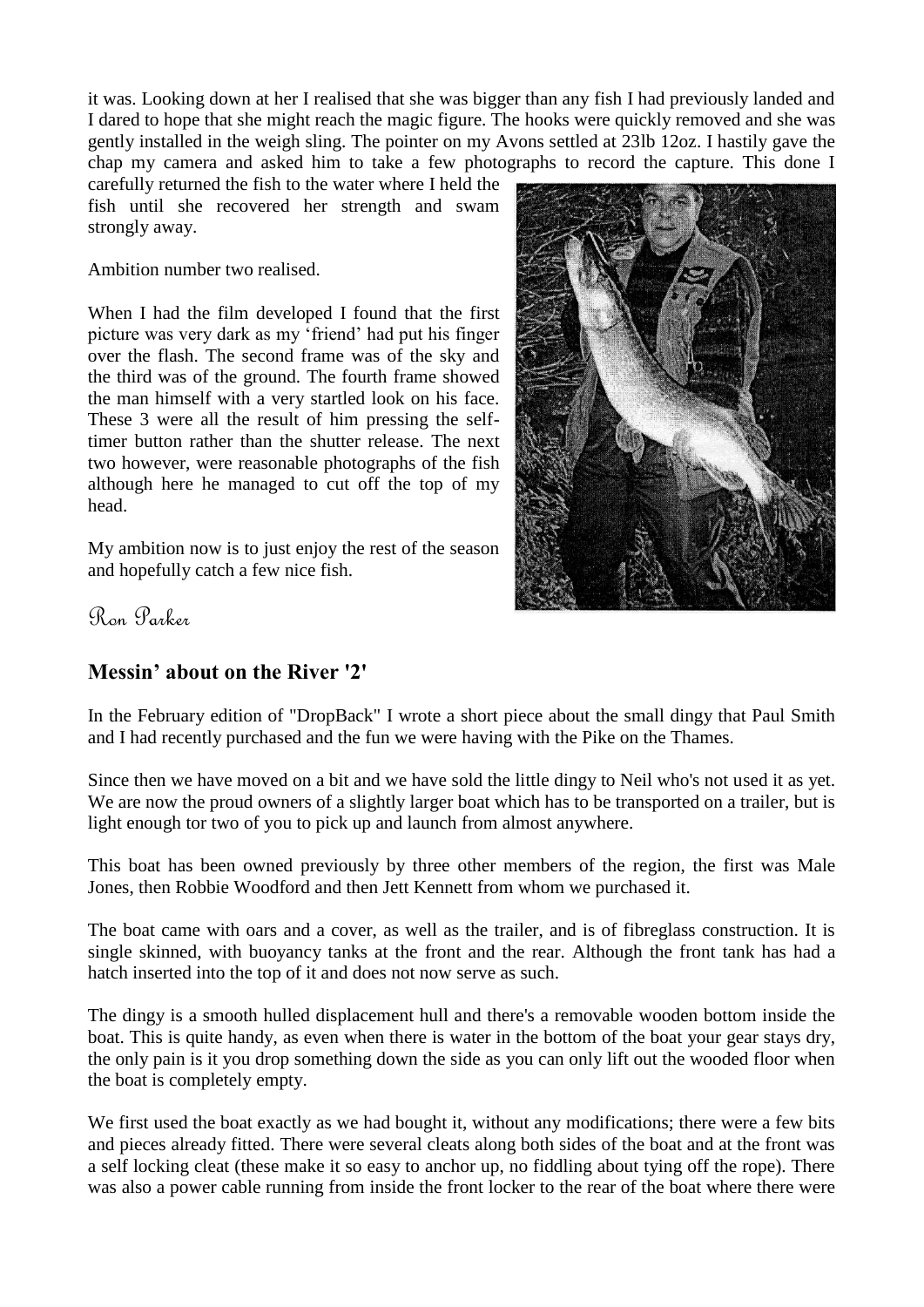two brass terminals, this was used by Robbie for his electric motor. A luxury we did not have at this stage. There were also various mounting brackets which Male (gadget man) Jones had fitted for his boat rests.

After our first trip out on the 16th June we decided to add a few personal touches The rowlocks were plastic and left much to be desired, and considering that we were, at this stage, only propelling the boat by muscle power needed replacing. We tried to get hold of some thole pins so that the oars would be fixed in position, but were unsuccessful. We already had some metal rowlocks which were drilled so that a pm could be pushed through the top of it to lock the oar in, but, unfortunately, the oar was too thick and you could not get the pin through. So we adapted it and used a cable tie pushed through and tightened down and then another threaded through and up over the oar collar to lock the oars in the rowlocks. We also had to replace the rowlock mounts, this eventually involved replacing the wooden supports on each side of the boat as the original holes were too big Paul undertook this and a very good job he did too. That was the oars sorted out. We then fitted a self locking cleat to the rear of the boat as we found that with the bigger boat you definitely needed two mud

weights.

The other simple item that we fitted was some lengths of marine elastic along the inside of the gunnels on both sides at the front and the rear. This we used to hang the lures on, it made selecting and changing lures easy and also allowed them to dry out after use. This was fitted by threading the elastic through some small screw eyes and knotting the end of the elastic, very simple but very useful.

We had some good fun throughout the summer and caught plenty of fish, once again mostly on spinnerbaits, but the sport was slower than the previous year. This, I think, is mainly down to the very poor flow on the river caused by the lack of rain. Some of the weirs were virtually dry.

As the season progressed we carried out further minor modifications to make our lives easier. We are, however, still struggling with the weight of the trailer, I am convinced it is made of lead, filled with concrete or something similar.

We have now acquired a small petrol outboard which I bought off Bill Croft. He bought it at a car boot sale for next to nothing and sold it to me for the same price. The make is unknown but I was told that it is about 3HP and air cooled (this is rare). When I took it to get it serviced, the mechanic at the boatyard thought I was joking, he kept mumbling something about antiques, but they did it and it now runs like a dream and all for less than £50 including the original purchase.

With the outboard we have now explored further afield and covered new ground and new fish. It has also increased our fishing time as we do not take so long to get there once on the water.

With this slightly larger boat we are intending to try some bait fishing during the winter and also have plans to try some trolling. We have one particular swim in mind which we have managed to raise a fish from, on about five different occasions, and I would not be lying if I said that when it swam under the boat the head was one side and the tail was still out the other side. This fish has to be the biggest pike I have ever seen, and I have seen a few big pike.

I will let you know in the future how we get on.

**Dave Fish**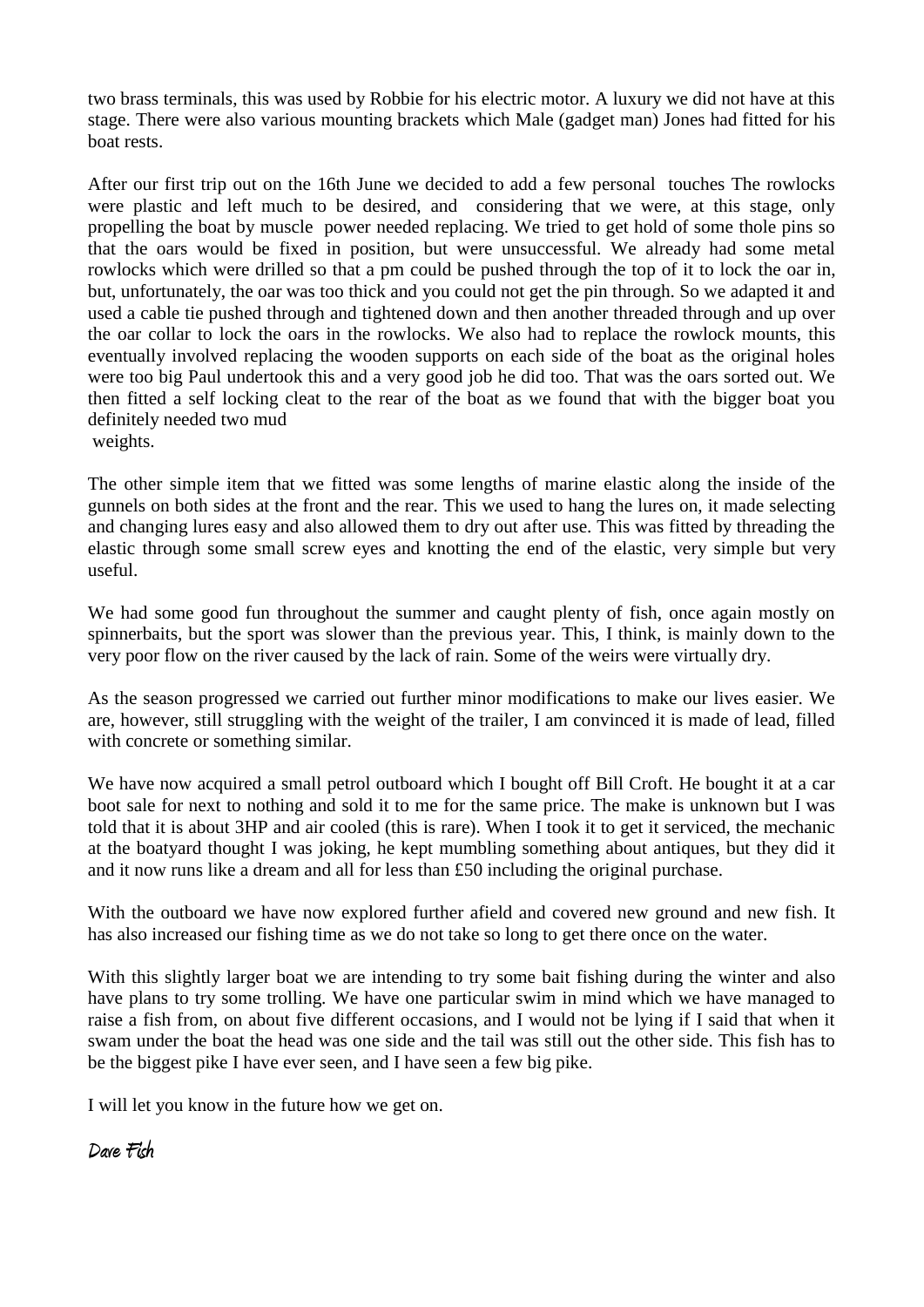## **The Billingsgate Experience**

On several occasions in the past I have heard Dave mention going up to Billingsgate to buy bait, but, for one reason or another, I have never managed to get there. Finally, however, we agreed a date and I set the alarm for 3-OOam - Yep, that's right, 3-OOam.

Just in case any of you don't know, Billingsgate is the largest fish market in England and supplies most of the south east with fish from all over the world. The modem Billingsgate market is in the centre of the docklands development area having moved from its traditional home a few years ago.

Along with Bill and Ron, I arrived at Dave's at about 3-30am and we set off to pick up Jeff and then headed east. It is strange to drive through parts of London that are normally full to bursting with traffic and pedestrians and hardly see another vehicle. However, as we neared our destination the traffic increased and by the time we pulled into the car park it was like driving in the rush hour.

The market is a huge rectangular barn of a building with fish stalls running in lanes the full length. Fish porters dressed in white coats are everywhere pulling barrow loads of fresh fish from the goods entrance to their stalls and woe betide the unwary customer who doesn't respond to a call to get out of the way. Half a hundredweight of fish and barrow can make a mess of your shins and ankles.

It is an amazing sight; there are fish from every part of the world. Simple cod and haddock from the North Sea lie side by side with giant tuna, barracuda, tilapia and salmon, as well as the most enormous prawns. The market has a simple trading rule. No fish can actually be sold before a bell is rung at 4-00am. You can, however, inspect and order your fish in advance and then collect it later and pay as you take it away. So what is the advantage of buying fish in this way?' Well, if you buy your deadbaits at your local tackle shop you probably pay £2 to £2-50 for a blast frozen pack of 2 to 5 fish depending upon species and size. Some of you, like me, have discovered that your local supermarket sells sardines, herring and mackerel at very reasonable prices - averaging about £1 per pound. But at Billingsgate we were able to buy 10 kilos of sardines for as little as £7. This works out at about 32p per pound. The added bonus is that these sardines are huge, about the size of the herring you get from the shops and they are far tougher and don't fall apart after a couple of casts. Herring and joey mackerel are slightly more expensive but are still an amazing bargain. OK, you have to buy a minimum of 10 kilos of each species but if you split the order with a couple of mates then it is no problem.

The only disappointment of the day was that we were unable to buy any smelt. One man we spoke to said that there was none to be had anywhere at the moment but he had some on order from various points in Europe. Some, I hear you say, well actually 7 tonnes was what he said. Which raises a question. What else, if anything, are smelt used for apart from pike bait? Do any of you know?

Quite what Dave's neighbours thought we were up to may never be known, but the sight of four men standing in the road wrapping over 30 kilos of dead fish in cling film at 7-00 am on a Saturday morning would probably keep psychologists in business for months.

So, if you have plenty of freezer space or can share the bait with a friend or two, I recommend that you take the trip out east. You can buy a seasons" worth of bait in one go and save yourself a lot of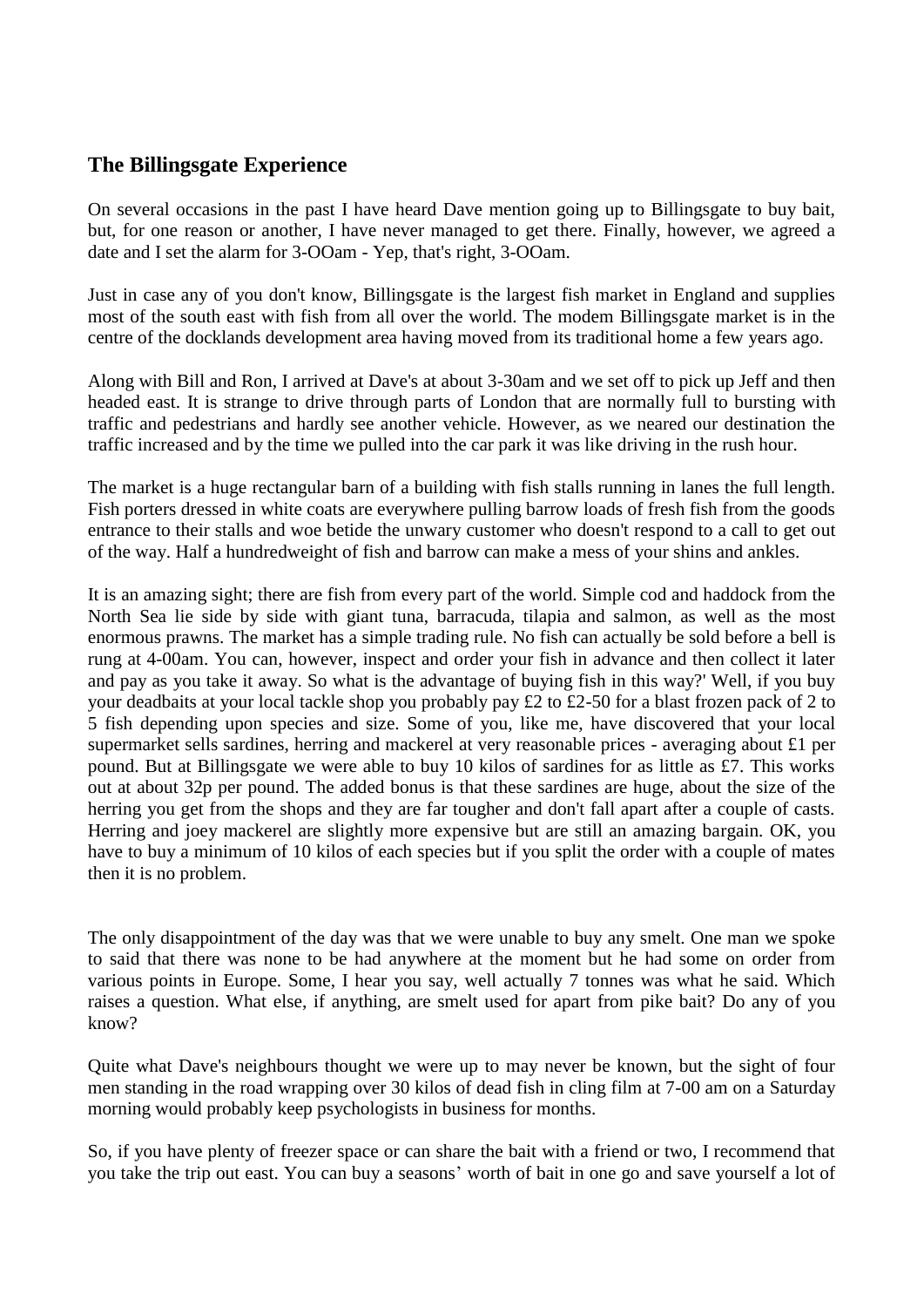money. There is, by the way, another bonus for getting up so early. Smoked salmon, giant prawns and shell fish are available at a fraction of the price you would pay in your local fishmongers.

Neil Depledge

## **Success in the night**

After saying to Dave for months that I was going to write an article for DropBack, I felt that it was time that I did. I'm going to tell you the story of my first successful night session for river pike. The venue was the Desborough Cut at Walton-on-Thames, on Wed 2nd Nov last year.

I took a trip down there to have a look around and spoke to a couple of guys that were fishing. One said that he had caught a 28lb pike two days earlier on a livebait and the other said that he had landed a 17lb fish, also on a livebait.

So, I arranged with some friends at work to fish there on the following Friday. Five of us went, and because I can't catch livebaits to save my life I legered two deadbaits to a half sunk tree on the far bank. I was set up and fishing by about 3pm but there was no action until 9-30 that evening, when something picked up my roach and swam off with it. I wound down and struck. After a short scrap the fish was safely in the net, it weighed just over l0lb - my second double figure fish. I was well chuffed.

I recast another roach and about 2 hours later I had another run. This time a slightly longer and harder fight resulted in a fish of about 8lb, again I tired, so I decided to reel in the baits and get a couple of hours sleep.

At about 6-30 I woke up and recast to the same spot. About 3 hours later I had a DropBack and as I wound down and struck, I felt the fish but it came off straight away. Tony 2 Pike 1. I packed up a short while after this.

Since then I have had several day sessions there but I have had only one fish of about 6lb. I've also had another night session but it only produced a 4lb-er. The swim I fished was about 8ft deep and all the fish were taken on dead roach, fished on a simple free running ledger rig with a 2oz lead, size 6 trebles and 15lb mainline.

Tony Stone

\* \* \* \* \* \* \* \* \* \* \* \* \* \* \* \* \* \* \* \* \* \* \* \* \* \* \* \* \* \*

# **Thinking of Buying a Boat?**

There are a number of our region members who now own their own boats, all of varying sizes and designs, and I am aware that there are others considering the purchase of a boat. Here are a few things to consider before you splash out your hard earned cash. In the future I will follow this up with details of all the other bits and pieces that I have found either essential or useful.

The first thing to consider before you buy your boat is where do you intend to keep it? Are you going to keep it at home? Is there room in the garage, will anyone object? Is there room along the side of the house, could I get it round the back or will I have to keep it out the front?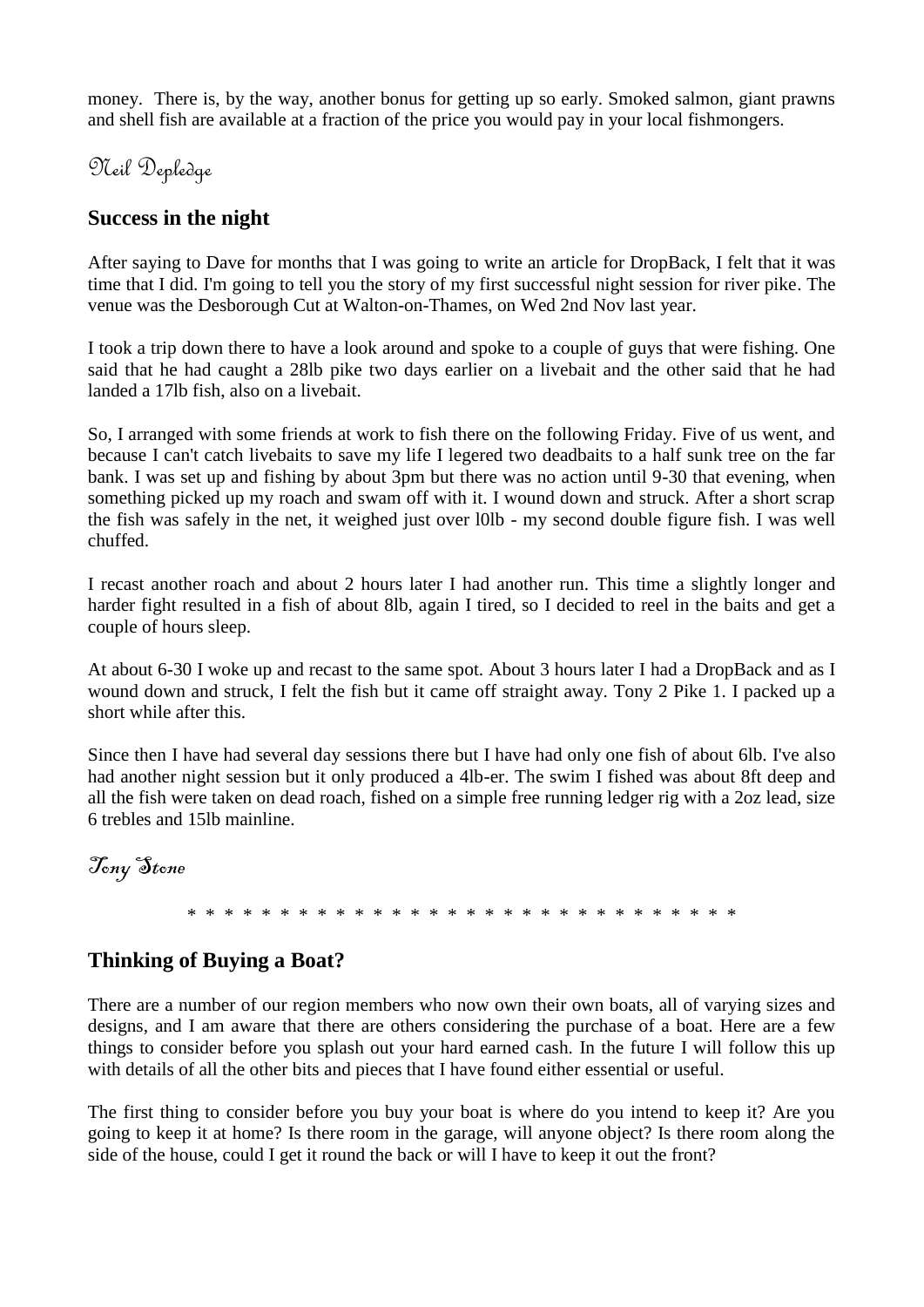In the garage is ideal, out of the rain and protected from the weather. You won't have to bail out 10 gallons of icy cold water before you use it each time, but where do the kids and the wife's bicycles go, can the wife still get to the freezer and will the boat you buy fit in. the garage?

Along side your house is another option if you have room, but don't forget the grass will die and the weeds will flourish, unless you build or already have a hard stand for it.

In the rear garden is another option if you have rear or side access, maybe you could even build a canopy over the boat to keep the worst of the weather off. Again remember that the grass will die and the weeds will flourish, unless you have a hard stand.

The front garden or your parking space perhaps, if you live in accommodation that has set aside off road parking. The problems here are that everyone can see your boat, not only your neighbours (who might get a bit p\*\*\*\*\* d off with the view), but also any passing thieving b\*\*\*\*\*d. As before, the same applies about keeping it on the grass, only more importantly as if the grass dies and the weeds grow it will look even more unsightly and upset her indoors and the neighbours.

A method of security for your boat is advisable in all cases and this can range from a simple padlock on the towing socket (£10), a full hitch lock (£100) or a wheel clamp (£100). If you insure your boat, which can be done on some house contents policies, it is almost certain that if you take up the theft option they will want anti theft measures taken. This will be with an approved device and often nowadays is two approved devices. These will normally be specified as top of the range hitch locks and wheel clamps. If you can't afford to insure it, a simple method to hamper any would be thief is take the trailer wheels off (if your boat is on a trailer). It is also possible to buy a fairly cheap locking ball which goes into the hitch. If your boat is not on a trailer then a strong length of chain and a good padlock, with the chain threaded through something substantial on the boat and attached to something else, either fixed to a wall or the ground.

Another thing about insurance, if you decide to take your boat to any of the Scottish lochs or the lakes in the Lake District, when you register your boat they often ask for public liability insurance. This is often included in your boat insurance, if not you can get a copy of the Pike Anglers Club insurance which covers all paid up members.

Now we can progress to the actual boat. What type of fishing will you be doing from the boat, and what type of waters will you normally use it on? Will you normally be fishing on your own or as a pair?

If you normally fish alone then a boat of less than 12 feet in length is, I would suggest, advisable. The reasons for this are, if you are an inexperienced boater, anything bigger will be difficult to handle in the launch/retrieve and also when trying to position for anchoring. Also bigger boats are harder to row and more susceptible to the wind, and you need more room to store them.

If you normally fish as a pair, it is possible for two well organised anglers to fish safely and comfortably from a 10 foot boat. Although I would not advise Chris and Bill to take up a partnership in anything under 12 feet. The next thing to consider is the construction materials of your intended boat.

*Wooden boats*, I would advise you stay away from , they look nice when cared for and sit well in the water, but they need tender loving care. If kept out of water the wood dries out and shrinks and they then leak. They are also very heavy for their size.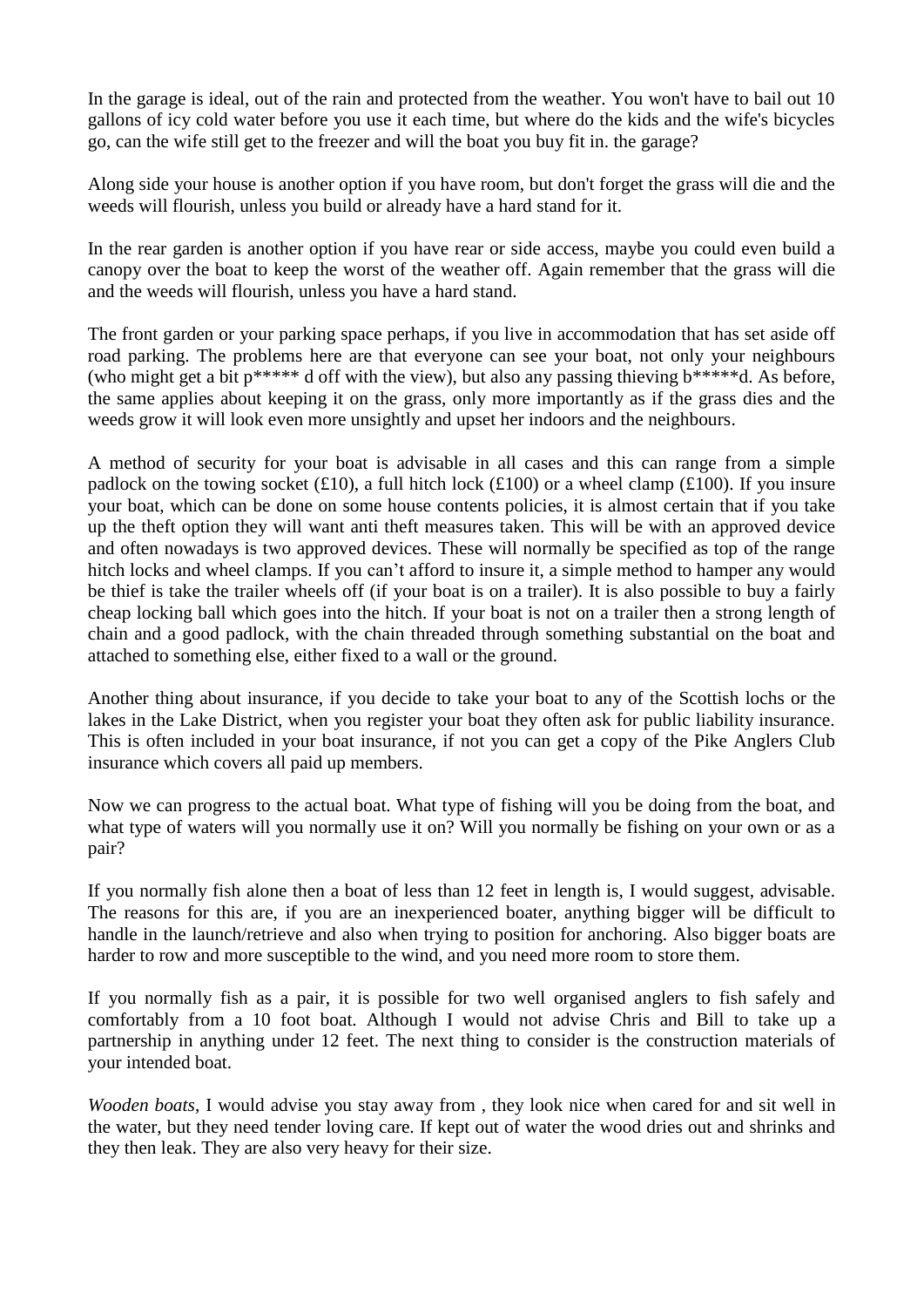*Aluminium boats* are very strong and very light for their size and although I have not used one I know of anglers who do and are very pleased. The downside of these is that they are a fairly new thing and there are not many second-hand ones around, and those that are, normally are expensive. They are very expensive to buy new.

*Fibreglass boats* are plentiful to buy second-hand, they require very little maintenance and can be cheap. These boats come in varying hull designs and it is a personnel choice what type you choose. Whether it be, displacement, semi displacement or a planing hull. I will explain these terms:

*Displacement* - this means the hull sits in the water and rides almost flat when under power, no matter what size engine is fitted.

*Semi-displacement* - this means the prow of the hull will rise in the water when under power

*Planing* - this is when the hull lifts right out of the water under power and only the very rear of the hull remains in contact with the water, this is a speed boat. It is not advisable to use a planing hull for fishing; they tend to rock about a lot as they sit on the water as opposed to in it.

The "*cathedral*" and "*tri-hull*" are variations of the planing hull and sit better on the water, the problem with these is the waves constantly slap the underside of the hull.

#### **Mode of transport to and from the water**

Almost any car is capable of towing a small boat. But to tow you require a tow bar and a light board. Both of these items can be purchased via mail order from Towsure Ltd at a very reasonable cost, you then have to either fit the tow bar yourself or pay someone else to do it. Alternatively you can employ one of the many companies listed in Yellow Pages to supply and fit one for you, at a cost of around £100. Alternatively you could, if the boat was not too big and heavy, transport it on a roof rack. The problem here tends to be getting it on and off, especially if you are on your own. The other option is to buy a large estate car or van and buy a boat that you can fit in the back.

It is often possible to buy a boat and trailer as a package, invariably this is how they are sold when new, and this is an advisable way to buy if you can. It is often difficult to find a second-hand trailer for the type of boat you have bought. You may be lucky and find a boat/trailer/engine package for sale, this is often how they are sold from new and the package is set up either to the buyers' specification or the manufacturers for the type of use the boat is going to be put to.

#### **The Boat**

Having decided what size boat will suit your purpose I would suggest you look at a few different ones before making your purchase. There are a number of new boat dealers locally and you can have a nose around their showrooms. The London Boat show is held in January, and most manufacturers have their boats on display. There are also a number of second-hand boat sales yards doted along the River Thames. CS Marine at Runneymede is worth a look.

By now you should have a good idea of what you want. If you are buying fibreglass the things to look out for are: Osmosis (a starring of the gel coat, almost like impact shattered glass). This is important especially if the boat you are buying has been used in salt water, as if the water gets between the fibreglass layers it will separate them and this is very expensive to out right. Check the transom area at the rear, this is where the engine is mounted, look for cracks in the glass or signs of major repair. (Outboard thieves often cut the transom out with a chainsaw, and this can never be repaired properly). Most second hand boats will have little knocks and scrapes; these don't normally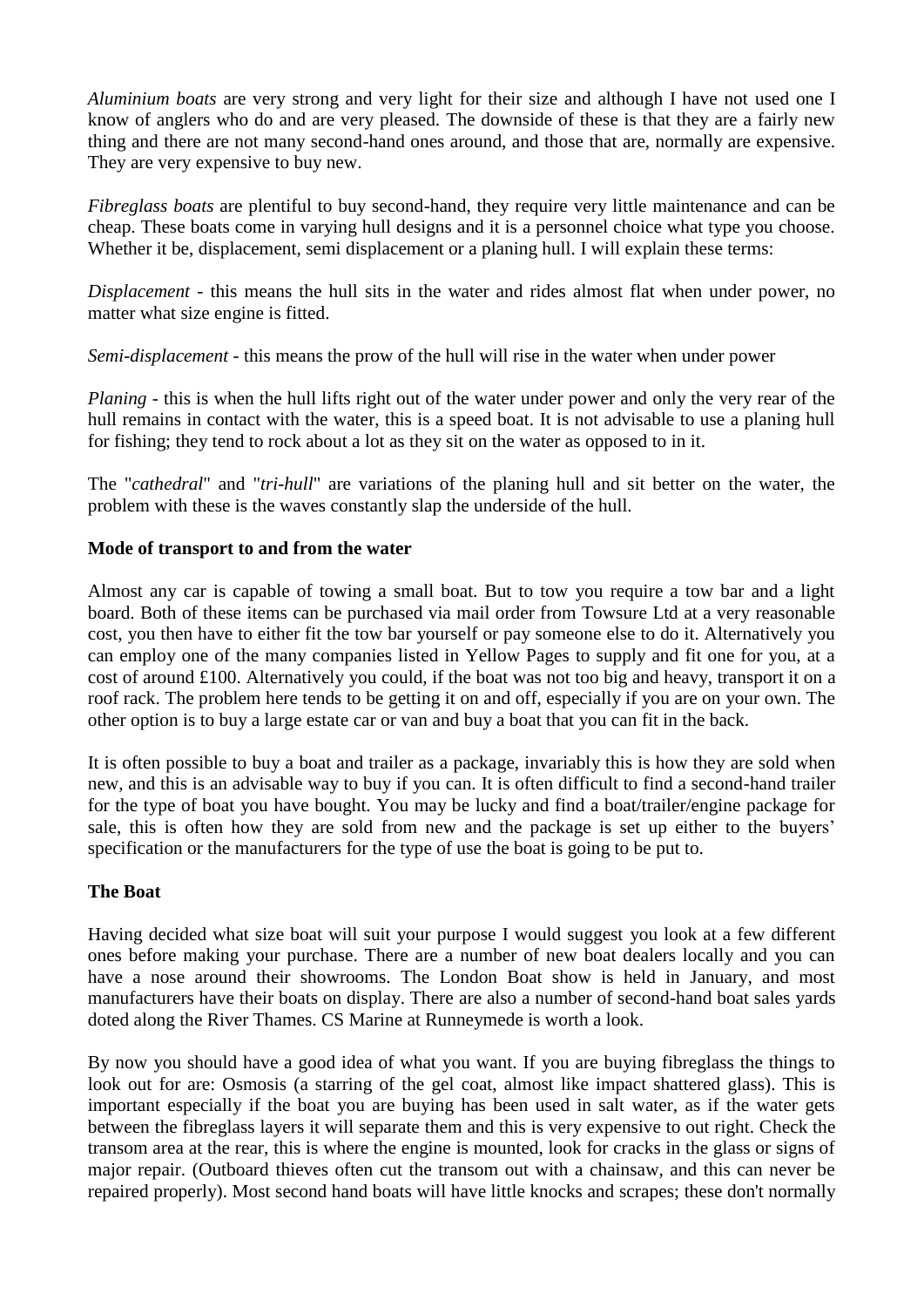have to be worried about. If there are any wood fittings on the boat ensure they are not rotten, as these all take time to repair. Check the gunwales where the rowlocks go and make sure the mounts are sound and the fibreglass is strong. That's about all for the boat, now let"s look at the trailer.

#### **The Trailer**

There is very little that can go wrong with the trailer, and most things are fairly inexpensive to put right. The main thing to check is the "A" frame, the axle cross member and the two main beams that join at the hitchlock. If the trailer is galvanised so much the better. Look for any cracks around the welds. If you can, look at the trailer without the boat on. Check that the tow hitch is working properly and that the safety lock on it releases and closes. Check the wheel bearings (these soon get seized up if they are not greased regularly).

Check the suspension arms are not seized, they should move up and down freely (these are the shock absorbers for the trailer.) Check that the tyres are the same type, you can't mix cross-ply and radial tyres on the same axle. Are the tyres within the legal limit and look at the tyre walls is they are badly cracked the rubber has perished. Is there a spare tyre with the trailer, its always worth having one.

Ask the seller if there are any accessories with the boat, ropes, anchors, a cover for the boat, fenders etc. Anything that is offered, take it.

#### **The Outboard**

Outboard engines come in all shapes and sizes. For the size of boat and use that we are going to put it, anything greater than 8 horse power would be unnecessary and on some types of boats would be dangerous.

The ideal size would be anything between 3 and 6 horsepower. The choice of makes is vast and many are produced by the same manufacturer and sold under different names. Mariner is one make that I would recommend. This is a 2 stroke engine as are most of the older outboards. This makes them all much the same. Suzuki is another make, again a 2 stroke, only with these the petrol/oil is not mixed the engine mixes it and vanes depending to use. This can be a bonus when trolling under power as it prevents the spark plug oiling up. Honda and a few of the other manufacturers have in recent years produced a 4 stroke outboard engine. These do away with the plug oiling problem also, although I am told they are lot heavier than the equivalent power 2 stroke engine. The simplest outboards are without doubt the "Seagull" and these are often seen for sale at very good prices. The advantage with the smaller outboards is that the fuel tank is integral, and you don't have to worry about finding room for the separate tank.

The only way to check an outboard is to see and hear it run. You can fire it up in a dustbin full of water, when it's mounted on the boat. But the best way is put the whole lot on the water. Small outboards normally only have neutral and forward gears, to go backwards you turn the engine right around. Check for excessive smoking and noise once warmed up. Ensure that the gears work. Examine the propeller blades, me prop is made of soft alloy and easily gets damaged and is quite expensive to repair. Check the bearing on the prop as well, treat any oil leaks with suspicion. If you are happy with the package, make them an offer.